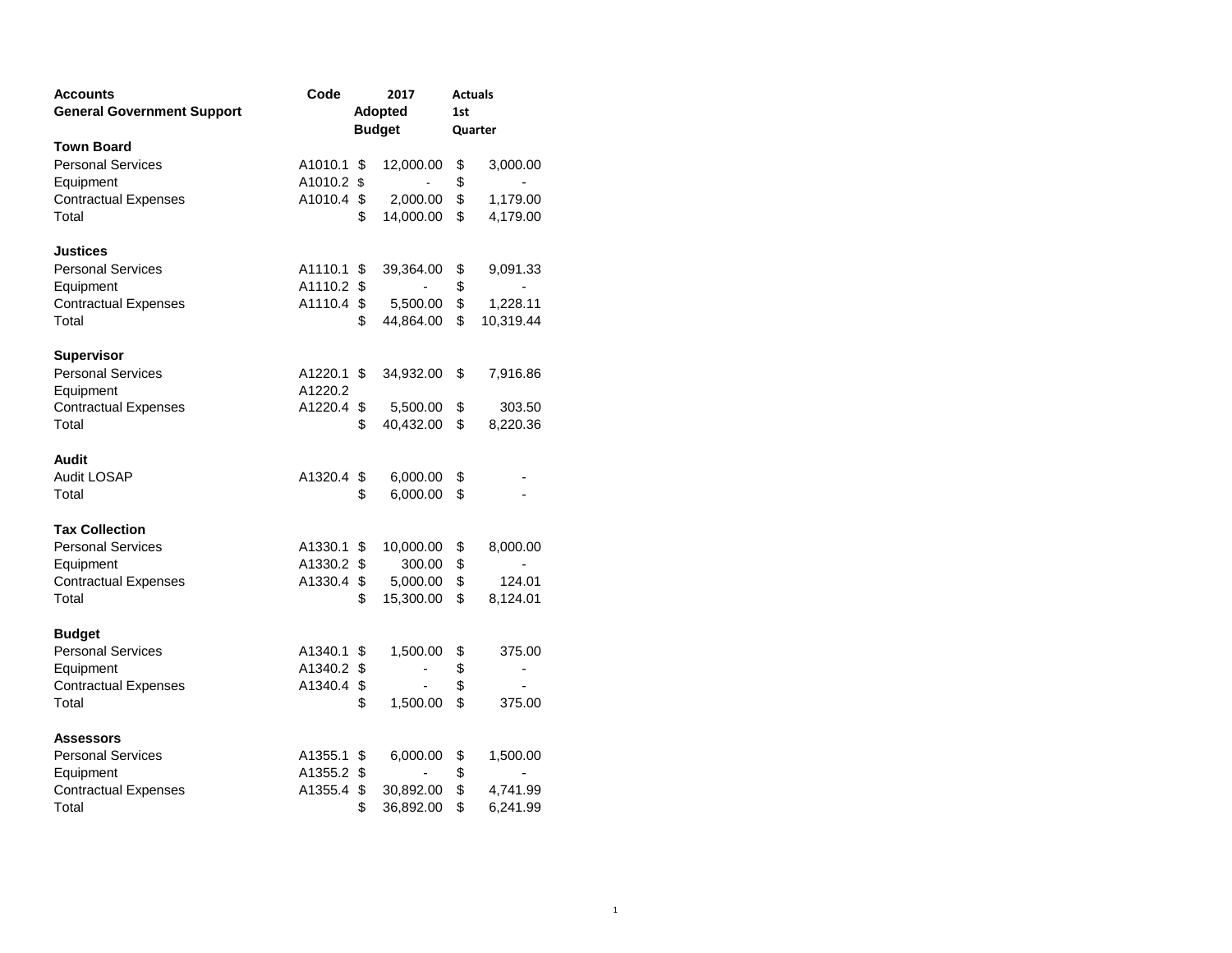| <b>Accounts</b>                     | Code       | 2017                     |                | <b>Actuals</b>           |
|-------------------------------------|------------|--------------------------|----------------|--------------------------|
| <b>General Government Support</b>   |            | Adopted                  | 1st            |                          |
|                                     |            | <b>Budget</b>            |                | Quarter                  |
| <b>Fiscal Advisors</b>              |            |                          |                |                          |
| <b>Contractual Expenses</b>         | A1380.4    | \$                       | \$             |                          |
| Total                               |            | \$                       | \$             |                          |
|                                     |            |                          |                |                          |
| <b>Town Clerk</b>                   |            |                          |                |                          |
| <b>Personal Services</b>            | A1410.1 \$ | 34,500.00                | \$             | 7,865.13                 |
| Equipment                           | A1410.2 \$ | 1,000.00                 | \$             | $\overline{\phantom{a}}$ |
| <b>Contractual Expenses</b>         | A1410.4 \$ | 3,000.00                 | \$             | 1,530.53                 |
| Total                               |            | \$<br>38,500.00          | \$             | 9,395.66                 |
|                                     |            |                          |                |                          |
| <b>Attorney</b>                     |            |                          |                |                          |
| <b>Personal Services</b>            | A1420.1 \$ | $\overline{\phantom{a}}$ | \$             |                          |
| Equipment                           | A1420.2 \$ | $\overline{\phantom{a}}$ | \$             |                          |
| <b>Contractual Expenses</b>         | A1420.4 \$ | 50,000.00                | $\mathfrak{S}$ | 12,000.00                |
| Total                               |            | \$<br>50,000.00          | \$             | 12,000.00                |
|                                     |            |                          |                |                          |
| <b>Engineer</b>                     |            |                          |                |                          |
| <b>Contractual Expenses</b>         | A1440.4 \$ | 14,000.00                | \$             |                          |
| Total                               |            | \$<br>14,000.00          | \$             |                          |
|                                     |            |                          |                |                          |
| <b>Elections</b>                    |            |                          |                |                          |
| <b>Personal Services</b>            | A1450.1 \$ | 250.00                   | \$             |                          |
| Equipment                           | A1450.2 \$ | ä,                       | \$             |                          |
| <b>Contractual Expenses</b>         | A1450.4 \$ | $\overline{\phantom{0}}$ | \$             |                          |
| Total                               |            | \$<br>250.00             | \$             |                          |
|                                     |            |                          |                |                          |
| <b>Buildings</b>                    |            |                          |                |                          |
| <b>Personal Services</b>            | A1620.1 \$ | 2,000.00                 | \$             | 225.00                   |
| Equipment                           | A1620.2 \$ | 500.00                   | \$             |                          |
| <b>Contractual Expenses</b>         | A1620.4    | \$<br>60,000.00          | \$             | 6,302.33                 |
| Total                               |            | \$<br>62,500.00          | \$             | 6,527.33                 |
|                                     |            |                          |                |                          |
| <b>Central Communicatons System</b> |            |                          |                |                          |
| <b>Personal Services</b>            | A1650.1 \$ | -                        | \$             |                          |
| Equipment                           | A1650.2 \$ | $\overline{\phantom{a}}$ | \$             | $\blacksquare$           |
| <b>Contractual Expenses</b>         | A1650.4    | \$<br>3,000.00           | \$             | 665.28                   |
| Total                               |            | \$<br>3,000.00           | \$             | 665.28                   |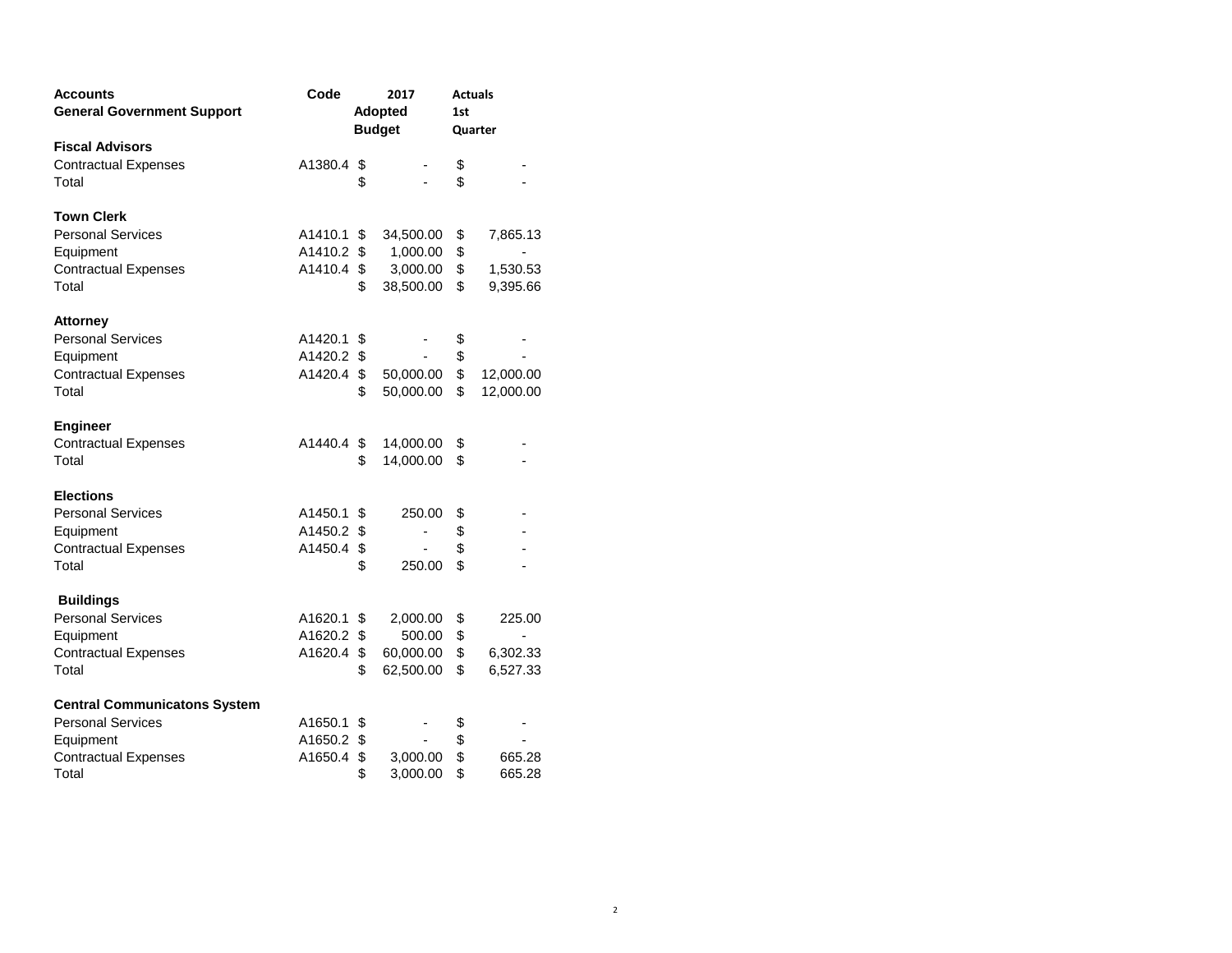| Code | 2017                                                                                                                                          |                                                                                                         | <b>Actuals</b>                                                                                                                                                     |
|------|-----------------------------------------------------------------------------------------------------------------------------------------------|---------------------------------------------------------------------------------------------------------|--------------------------------------------------------------------------------------------------------------------------------------------------------------------|
|      |                                                                                                                                               |                                                                                                         |                                                                                                                                                                    |
|      |                                                                                                                                               |                                                                                                         | Quarter                                                                                                                                                            |
|      |                                                                                                                                               |                                                                                                         |                                                                                                                                                                    |
|      | \$                                                                                                                                            | \$                                                                                                      |                                                                                                                                                                    |
|      |                                                                                                                                               | \$                                                                                                      |                                                                                                                                                                    |
|      |                                                                                                                                               |                                                                                                         | 1,480.98                                                                                                                                                           |
|      | \$                                                                                                                                            | \$                                                                                                      | 1,480.98                                                                                                                                                           |
|      |                                                                                                                                               |                                                                                                         |                                                                                                                                                                    |
|      |                                                                                                                                               | \$                                                                                                      | 222.38                                                                                                                                                             |
|      |                                                                                                                                               | \$                                                                                                      | 1,000.00                                                                                                                                                           |
|      |                                                                                                                                               | \$                                                                                                      | $\overline{\phantom{a}}$                                                                                                                                           |
|      | \$                                                                                                                                            | \$                                                                                                      | 1,222.38                                                                                                                                                           |
|      | \$<br>405,738.00                                                                                                                              | \$                                                                                                      | 68,751.43                                                                                                                                                          |
|      |                                                                                                                                               |                                                                                                         |                                                                                                                                                                    |
|      |                                                                                                                                               |                                                                                                         |                                                                                                                                                                    |
|      |                                                                                                                                               | \$                                                                                                      |                                                                                                                                                                    |
|      | $\overline{\phantom{a}}$                                                                                                                      | \$                                                                                                      |                                                                                                                                                                    |
|      |                                                                                                                                               | \$                                                                                                      | 494.50                                                                                                                                                             |
|      | \$                                                                                                                                            | \$                                                                                                      | 494.50                                                                                                                                                             |
|      |                                                                                                                                               |                                                                                                         |                                                                                                                                                                    |
|      |                                                                                                                                               | \$                                                                                                      | 1,430.76                                                                                                                                                           |
|      | $\sim$                                                                                                                                        | \$                                                                                                      | $\qquad \qquad \blacksquare$                                                                                                                                       |
|      |                                                                                                                                               | \$                                                                                                      | 36.00                                                                                                                                                              |
|      | \$                                                                                                                                            | \$                                                                                                      | 1,466.76                                                                                                                                                           |
|      |                                                                                                                                               |                                                                                                         |                                                                                                                                                                    |
|      |                                                                                                                                               |                                                                                                         |                                                                                                                                                                    |
|      | $\sim$                                                                                                                                        | \$                                                                                                      |                                                                                                                                                                    |
|      | \$<br>500.00                                                                                                                                  | \$                                                                                                      |                                                                                                                                                                    |
|      | \$<br>500.00                                                                                                                                  | \$                                                                                                      |                                                                                                                                                                    |
|      | A1670.1<br>A1670.2 \$<br>A1910.4 \$<br>A3310.1 \$<br>A3310.2 \$<br>A3510.1 \$<br>A3510.2 \$<br>A3510.4<br>A3520.1 \$<br>A3520.2 \$<br>A3520.4 | <b>Adopted</b><br><b>Budget</b><br>A1670.4 \$<br>A1920.4 \$<br>A1990.4 \$<br>A3310.4 \$<br>$\mathbb{S}$ | 1st<br>$\mathfrak s$<br>2,500.00<br>2,500.00<br>35,000.00<br>1,000.00<br>40,000.00<br>76,000.00<br>1,000.00<br>1,000.00<br>6,200.00<br>5,200.00<br>11,400.00<br>\$ |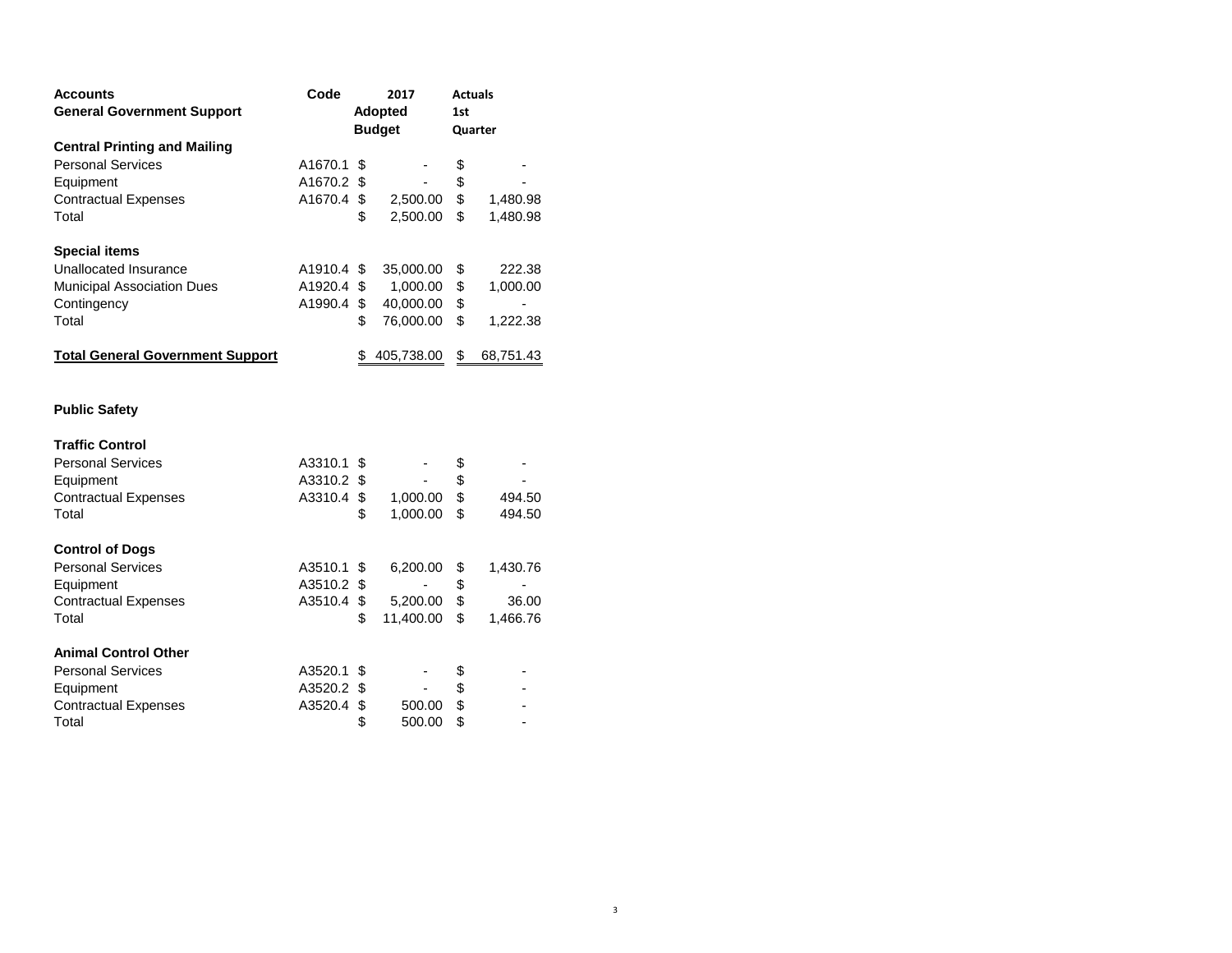| Accounts                             | Code       | 2017           |                       | <b>Actuals</b> |            |  |
|--------------------------------------|------------|----------------|-----------------------|----------------|------------|--|
| <b>General Government Support</b>    |            | <b>Adopted</b> |                       | 1st            |            |  |
|                                      |            |                | <b>Budget</b>         | Quarter        |            |  |
| <b>Safety Inspection</b>             |            |                |                       |                |            |  |
| <b>Personal Services</b>             | A3620.1    | \$             | 9,000.00              | \$             | 2,076.90   |  |
| Equipment                            | A3620.2    | \$             | 300.00                | \$             |            |  |
| <b>Contractual Expenses</b>          | A3620.4    | \$             | 1,000.00              | \$             | 178.12     |  |
| Total                                |            | \$             | 10,300.00             | \$             | 2,255.02   |  |
| <b>Total Public Safety</b>           |            | \$             | 23,200.00             | $\frac{1}{2}$  | 4,216.28   |  |
| Health                               |            |                |                       |                |            |  |
| <b>Board of Health</b>               |            |                |                       |                |            |  |
| <b>Personal Services</b>             | A4010.1    | \$             | 1,500.00              | \$             |            |  |
| Total                                |            | \$             | 1,500.00              | \$             |            |  |
| <b>Registrar of Vital Statistics</b> |            |                |                       |                |            |  |
| <b>Personal Services</b>             | A4020.1    | \$             | 250.00                | \$             | 62.50      |  |
| Equipment                            | A4020.2    | \$             |                       | \$             | -          |  |
| <b>Contractual Expenses</b>          | A4020.4 \$ |                | $\overline{a}$        | \$             | ä,         |  |
| Total                                |            | \$             | 250.00                | \$             | 62.50      |  |
| <b>Ambulance</b>                     |            |                |                       |                |            |  |
| <b>Personal Services</b>             | A4540.1 \$ |                |                       | \$             |            |  |
| Equipment                            | A4540.2 \$ |                |                       | \$             |            |  |
| <b>Contractual Expenses</b>          |            |                | A4540.4 \$ 139,301.00 | \$             | 139,301.00 |  |
| Total                                |            | \$             | 139,301.00            | \$             | 139,301.00 |  |
| <b>Total Health</b>                  |            | \$             | 141,051.00            | \$             | 139,363.50 |  |
| <b>Transportation</b>                |            |                |                       |                |            |  |
| <b>Superintendent of Highways</b>    |            |                |                       |                |            |  |
| <b>Personal Services</b>             | A5010.1 \$ |                | 56,000.00             | \$             | 12,923.10  |  |
| Equipment                            | A5010.2    | \$             | ÷                     | \$             |            |  |
| <b>Contractual Expenses</b>          | A5010.4    | \$             | 1,200.00              | \$             | 280.26     |  |
| Total                                |            | \$             | 57,200.00             | \$             | 13,203.36  |  |
| <b>Street Lighting</b>               |            |                |                       |                |            |  |
| <b>Contractual Expenses</b>          | A5182.4    | \$             | 2,500.00              | \$             | 466.29     |  |
| Total                                |            | \$             | 2,500.00              | \$             | 466.29     |  |
| <b>Total Transportation</b>          |            | \$             | 59,700.00             | \$             | 13,669.65  |  |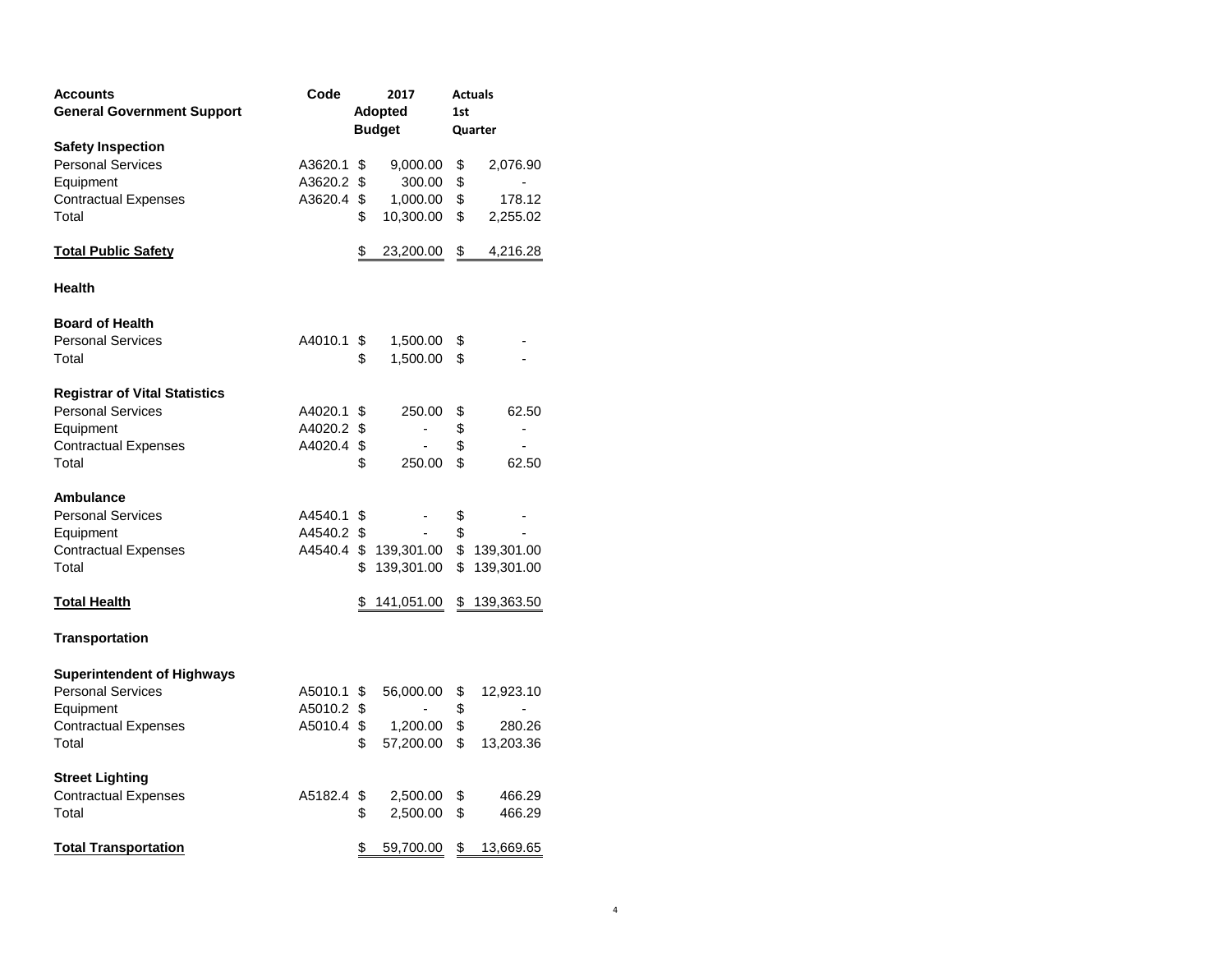| <b>Accounts</b><br><b>General Government Support</b> | Code       |     | 2017<br><b>Adopted</b><br><b>Budget</b> |    |   |
|------------------------------------------------------|------------|-----|-----------------------------------------|----|---|
| <b>Economic Assistance and Opportunity</b>           |            |     |                                         |    |   |
| <b>Publicity</b>                                     |            |     |                                         |    |   |
| <b>Contractual Expenses</b>                          | A6410.4 \$ |     | 750.00                                  | \$ |   |
| Total                                                |            | \$  | 750.00                                  | \$ | ۰ |
| <b>Veterans Services</b>                             |            |     |                                         |    |   |
| <b>Personal Services</b>                             | A6510.1    | \$. |                                         | \$ |   |
| Equipment                                            | A6510.2 \$ |     |                                         | \$ |   |
| <b>Contractual Expenses</b>                          | A6510.4 \$ |     | 700.00                                  | \$ | ÷ |
| Total                                                |            | \$  | 700.00                                  | \$ | ۰ |
| <b>Total Economic Assistance and Opportunity</b>     |            | \$  | 1,450.00                                | S  |   |
|                                                      |            |     |                                         |    |   |

## **Culture and Recreation**

| <b>Waterway Navigation</b>             |             |    |           |    |   |
|----------------------------------------|-------------|----|-----------|----|---|
| <b>Contractual Expenses</b>            | A5710.4 \$  |    | 1,800.00  | S  |   |
| Total                                  |             | \$ | 1,800.00  | \$ |   |
| <b>Special Recreational Facilities</b> |             |    |           |    |   |
| <b>Personal Services</b>               | A7180.1 \$  |    | 10,000.00 | \$ |   |
| Equipment                              | A7180.2 \$  |    | 500.00    | \$ |   |
| Contractual Expenses-Beach             | A7180.41 \$ |    | 1,500.00  | \$ |   |
| Contractual Expenses-Skating Rink      | A7180.42 \$ |    |           | \$ | ۰ |
| Total                                  |             | S  | 12,000.00 | \$ | ۰ |
| Youth Program                          |             |    |           |    |   |
| <b>Personal Services</b>               | A7310.1 \$  |    |           | \$ |   |
| Equipment                              | A7310.2 \$  |    |           | \$ | ۰ |
| <b>Contractual Expenses</b>            | A7310.4     | S  | 650.00    | \$ |   |
| Total                                  |             | S  | 650.00    | \$ |   |
| <b>Joint Youth Project</b>             |             |    |           |    |   |
| <b>Contractual Expenses</b>            | A7320.4     | S. | 8,000.00  | \$ |   |
| Total                                  |             | S  | 8,000.00  | \$ |   |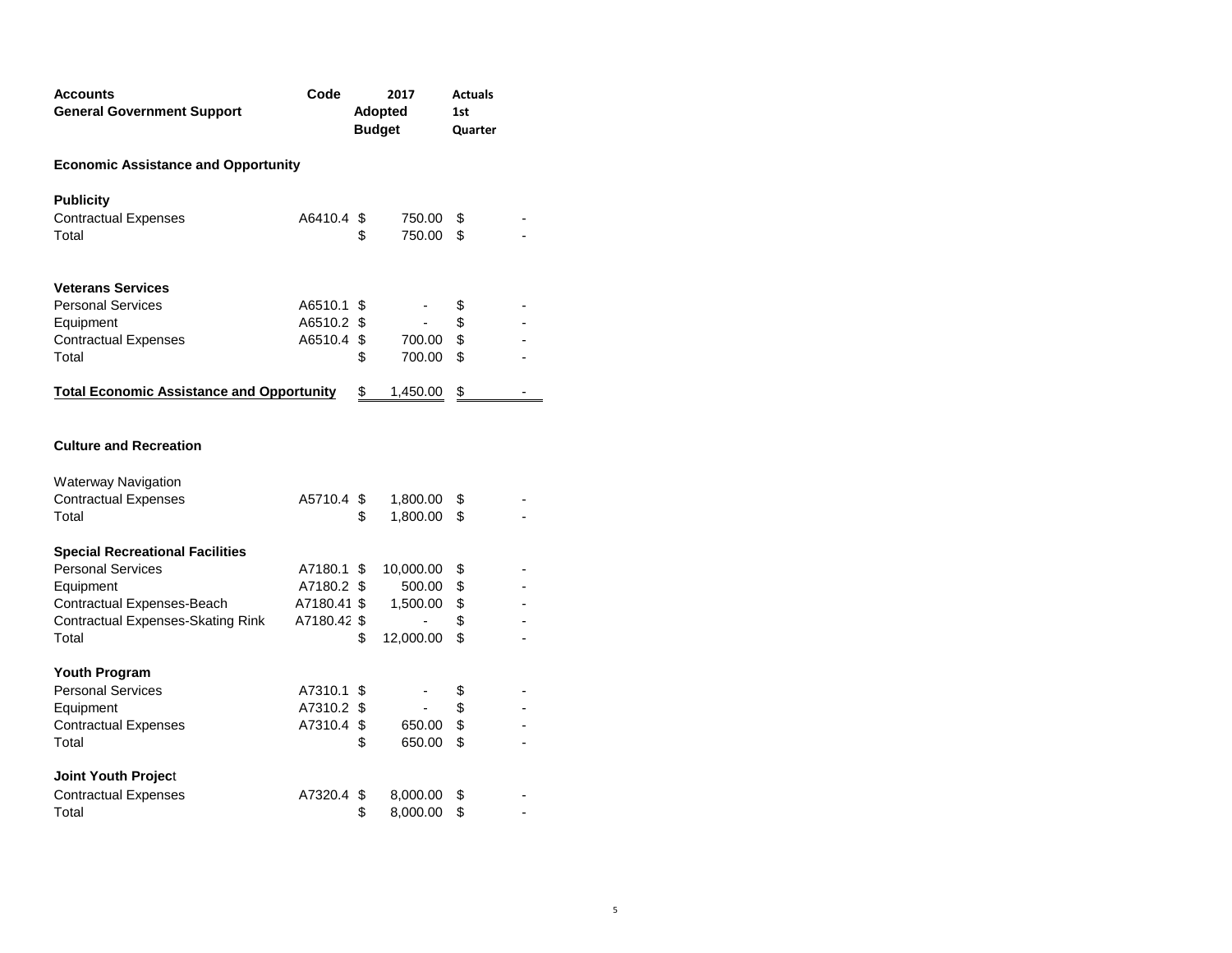| <b>Accounts</b>                          | Code       | 2017                         | <b>Actuals</b> |                          |
|------------------------------------------|------------|------------------------------|----------------|--------------------------|
| <b>General Government Support</b>        |            | Adopted                      | 1st            |                          |
|                                          |            | <b>Budget</b>                |                | Quarter                  |
|                                          |            |                              |                |                          |
| <b>Historian</b>                         |            |                              |                |                          |
| <b>Personal Services</b>                 | A7510.1 \$ | 800.00                       | \$             | 200.00                   |
| Equipment                                | A7510.2 \$ | $\sim$                       | \$             | $\overline{\phantom{a}}$ |
| <b>Contractual Expenses</b>              | A7510.4 \$ | 50.00                        | \$             | $\blacksquare$           |
| Total                                    |            | \$<br>850.00                 | \$             | 200.00                   |
| <b>Celebration</b>                       |            |                              |                |                          |
| <b>Personal Services</b>                 | A7550.1 \$ |                              | \$             |                          |
| Equipment                                | A7550.2 \$ |                              | \$             |                          |
| <b>Contractual Expenses</b>              | A7550.4 \$ | 500.00                       | \$             | 171.00                   |
| Total                                    |            | \$<br>500.00                 | \$             | 171.00                   |
|                                          |            |                              |                |                          |
| <b>Adult Recreaton</b>                   |            |                              |                |                          |
| <b>Personal Services</b>                 | A7620.1 \$ | $\qquad \qquad \blacksquare$ | \$             |                          |
| Equipment                                | A7620.2 \$ | $\overline{a}$               | \$             |                          |
| <b>Contractual Expenses</b>              | A7620.4    | \$<br>2,000.00               | \$             | 2,000.00                 |
| Total                                    |            | \$<br>2,000.00               | \$             | 2,000.00                 |
|                                          |            |                              |                |                          |
| <b>Total Culture and Recreation</b>      |            | \$<br>25,800.00              | \$             | 2,371.00                 |
|                                          |            |                              |                |                          |
|                                          |            |                              |                |                          |
| <b>Home and Community Services</b>       |            |                              |                |                          |
| <b>Planning</b>                          |            |                              |                |                          |
| <b>Personal Services</b>                 | A8020.1 \$ | 4,570.00                     | \$             | 1,054.62                 |
| Equipment                                | A8020.2 \$ | $\overline{\phantom{0}}$     | \$             | $\overline{\phantom{a}}$ |
| <b>Contractual Expenses</b>              | A8020.4    | \$<br>7,500.00               | \$             | 764.99                   |
| Total                                    |            | \$<br>12,070.00              | \$             | 1,819.61                 |
|                                          |            |                              |                |                          |
| <b>Environmental Control</b>             |            |                              |                |                          |
| <b>Contractual Expenses</b>              | A8090.4    | \$<br>5,000.00               | \$             |                          |
| Total                                    |            | \$<br>5,000.00               | \$             |                          |
|                                          |            |                              |                |                          |
| <b>Cemeteries</b>                        |            |                              |                |                          |
| <b>Personal Services</b>                 | A8810.1 \$ | 5,000.00                     | \$             |                          |
| Equipment                                | A8810.2 \$ | ۰.                           | \$             |                          |
| <b>Contractual Expenses</b>              | A8810.4    | \$<br>500.00                 | \$             |                          |
| Total                                    |            | \$<br>5,500.00               | \$             |                          |
| <b>Total Home and Community Services</b> |            | \$<br>22,570.00              | $\frac{1}{2}$  | 1,819.61                 |
|                                          |            |                              |                |                          |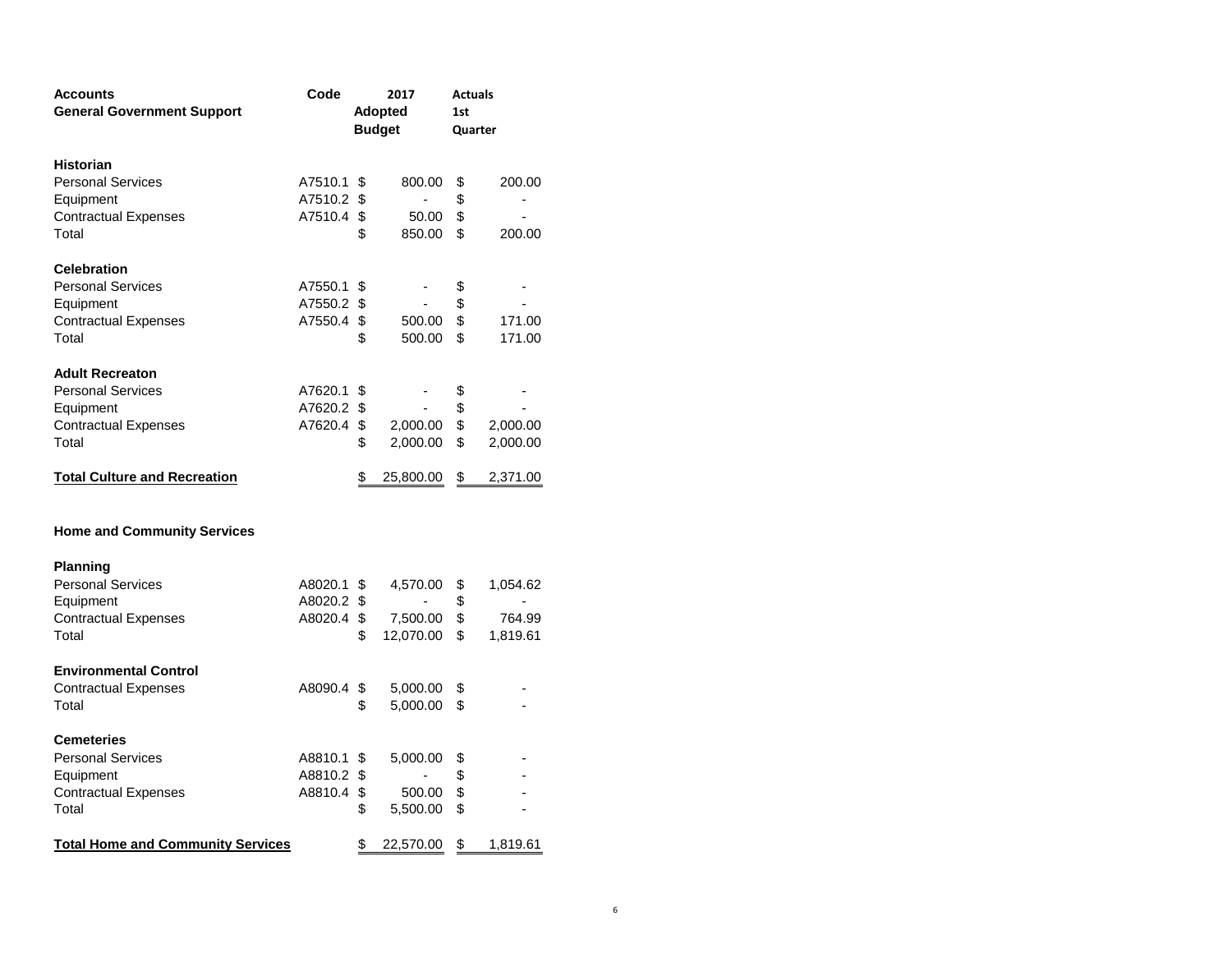| Accounts                                | Code           |          | 2017          |         | <b>Actuals</b> |
|-----------------------------------------|----------------|----------|---------------|---------|----------------|
| <b>General Government Support</b>       |                |          | Adopted       | 1st     |                |
|                                         |                |          | <b>Budget</b> |         | Quarter        |
|                                         |                |          |               |         |                |
| <b>Undistributed</b>                    |                |          |               |         |                |
| <b>Employee Benefits</b>                |                |          |               |         |                |
| <b>State Retirement</b>                 | A9010.1 \$     |          | 20,745.00     | \$      |                |
| Social Security                         | A9030.8 \$     |          | 17,868.00     | \$      | 4,250.16       |
| <b>Disability Insurance</b>             | A9055.8 \$     |          | 250.00        | \$      | 200.40         |
| Hospital and medical Insurance          | A9060.8 \$     |          | 16,750.00     | \$      | 4,257.33       |
| <b>Total Undistributed</b>              |                | \$       | 55,613.00     | \$      | 8,707.89       |
| <b>Total Appropriations</b>             |                | S.       | 735,122.00    | \$      | 238,899.36     |
|                                         |                |          |               |         |                |
| <b>General Fund Estimated Revenues</b>  |                |          |               |         |                |
| Real Property Tax Revenue               | A1001          |          | \$273,459.00  |         | \$ 273,459.00  |
| <b>Other Tax Items</b>                  |                |          |               |         |                |
| Other Payments in Lieu of Taxes         | A1081          | \$       | 3,725.00      | \$      | 2,581.76       |
| Interest and Penalties on Real Property | A1090          | \$       | 8,500.00      | \$      | 2,060.07       |
| Franchise                               | A1170          | \$       | 32,000.00     | \$      | 35,332.48      |
| <b>Departmental Income</b>              |                |          |               |         |                |
| <b>Clerk Fees</b>                       | A1255          | \$       | 1,000.00      | \$      | 307.86         |
| <b>Planning Board Fees</b>              | A2115          | \$       | 1,000.00      | \$      | 125.00         |
| Use of Money                            |                |          |               |         |                |
| Interest and Earnings                   | A2401          | \$       | 500.00        | S       | 162.70         |
| <b>Licenses and Permits</b>             |                |          |               |         |                |
|                                         |                |          |               |         |                |
| Dog License<br>Permits                  | A2544<br>A2590 | \$<br>\$ | 1,200.00      | \$<br>S | 449.00         |
|                                         |                |          |               |         |                |
| <b>Fines and Forfeitures</b>            |                |          |               |         |                |
| <b>Fines and Forfeited Bail</b>         | A2610          | \$       | 85,000.00     | \$      | 11,195.00      |
| <b>Unclassified Revenue</b>             |                |          |               |         |                |
| Unclassified Revenue                    | A2770          | \$       |               | \$      | 51.31          |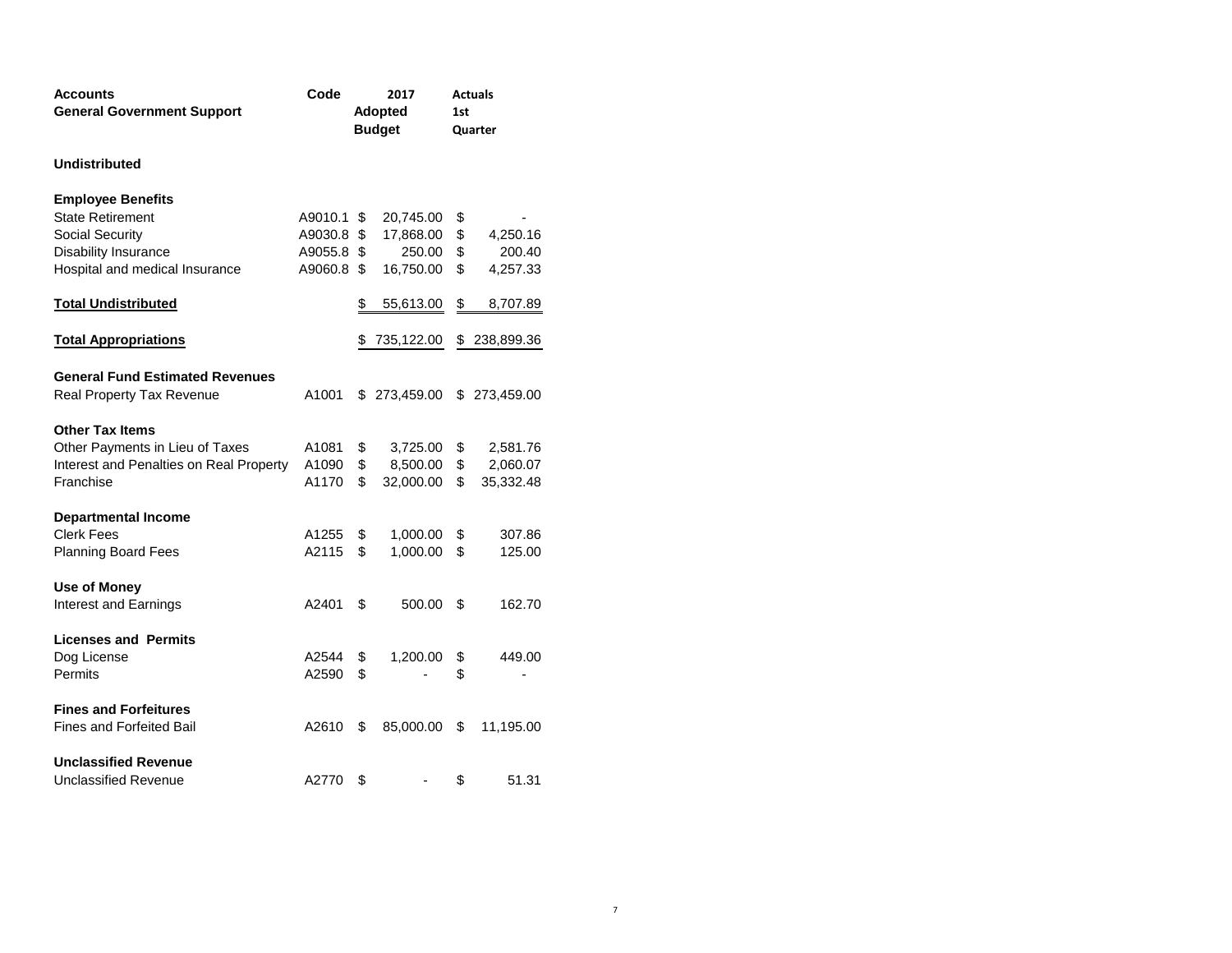| <b>Accounts</b><br><b>General Government Support</b>   | Code        | 2017<br>Adopted<br><b>Budget</b> |                                     | <b>Actuals</b><br>1st<br>Quarter |                           |  |
|--------------------------------------------------------|-------------|----------------------------------|-------------------------------------|----------------------------------|---------------------------|--|
|                                                        |             |                                  |                                     |                                  |                           |  |
| <b>State Aid</b>                                       |             |                                  |                                     |                                  |                           |  |
| Per Capita                                             | A3001       | \$                               | 12,238.00                           | \$                               |                           |  |
| Mortgage Tax                                           | A3005       | \$                               | 65,000.00                           | \$                               |                           |  |
| <b>Other Star</b>                                      | A3089       | \$                               | $\qquad \qquad \blacksquare$        | \$                               |                           |  |
| Grant Revenue - Home and Community                     | A3989       | \$                               | $\overline{\phantom{0}}$            | \$                               |                           |  |
| Grant Revenue - Other                                  | A3089       | \$                               | $\overline{\phantom{0}}$            | \$                               | 14,000.00                 |  |
| <b>Total Estimated</b>                                 |             |                                  | \$210,163.00                        | \$                               | 339,724.18                |  |
| <b>Unexpended Balance</b>                              |             |                                  | \$ 251,500.00                       |                                  | \$746,205.30              |  |
|                                                        |             |                                  |                                     |                                  | cash on hand 3/31/17      |  |
| <b>Highway Appropriations - Townwide</b>               |             |                                  |                                     |                                  |                           |  |
| <b>Bridges</b>                                         |             |                                  |                                     |                                  |                           |  |
| <b>Contractual Expenses</b>                            | DA5120.4 \$ |                                  | 10,000.00                           | \$                               |                           |  |
| Total                                                  |             | \$                               | 10,000.00                           | \$                               |                           |  |
| <b>Machinery</b>                                       |             |                                  |                                     |                                  |                           |  |
| Equipment                                              | DA5130.2 \$ |                                  | 75,000.00                           | \$                               | 39,736.10                 |  |
| <b>Contractual Expenses</b>                            | DA5130.4 \$ |                                  | 80,000.00                           | \$                               | 21,327.58                 |  |
| Total                                                  |             | \$.                              | 155,000.00                          | \$                               | 61,063.68                 |  |
|                                                        |             |                                  |                                     |                                  |                           |  |
| <b>Snow Removal - Town</b><br><b>Personal Services</b> |             |                                  |                                     |                                  |                           |  |
| <b>Contractual Expenses</b>                            | DA5142.4 \$ |                                  | DA5142.1 \$ 200,000.00<br>80,000.00 | \$                               | \$105,144.39<br>13,979.20 |  |
| Total                                                  |             |                                  | \$280,000.00                        | \$                               | 119,123.59                |  |
|                                                        |             |                                  |                                     |                                  |                           |  |
| <b>Employee Benefits</b>                               |             |                                  |                                     |                                  |                           |  |
| <b>State Retirement</b>                                | DA9010.8 \$ |                                  | 24,856.00                           | \$                               |                           |  |
| Social Security                                        | DA9030.8 \$ |                                  | 15,300.00                           | \$                               | 7,911.48                  |  |
| Hospital and Medical Insurance                         | DA9060.8 \$ |                                  | 82,500.00                           | \$                               | 25,648.01                 |  |
| Uniforms                                               | DA9089.8 \$ |                                  | 3,600.00                            | \$                               | 944.83                    |  |
| Total                                                  |             | \$                               | 126,256.00                          | \$                               | 34,504.32                 |  |
| <b>Debt Service Principal</b>                          |             |                                  |                                     |                                  |                           |  |
| Serial Bonds                                           | DA9710.6 \$ |                                  |                                     | \$                               |                           |  |
| <b>Bond Anticipation</b>                               | DA9730.6 \$ |                                  | 23,667.00                           | \$                               |                           |  |
| Capital Bonds                                          | DA9740.6 \$ |                                  |                                     | \$                               |                           |  |
| Total                                                  |             | \$                               | 23,667.00                           | \$                               | ÷                         |  |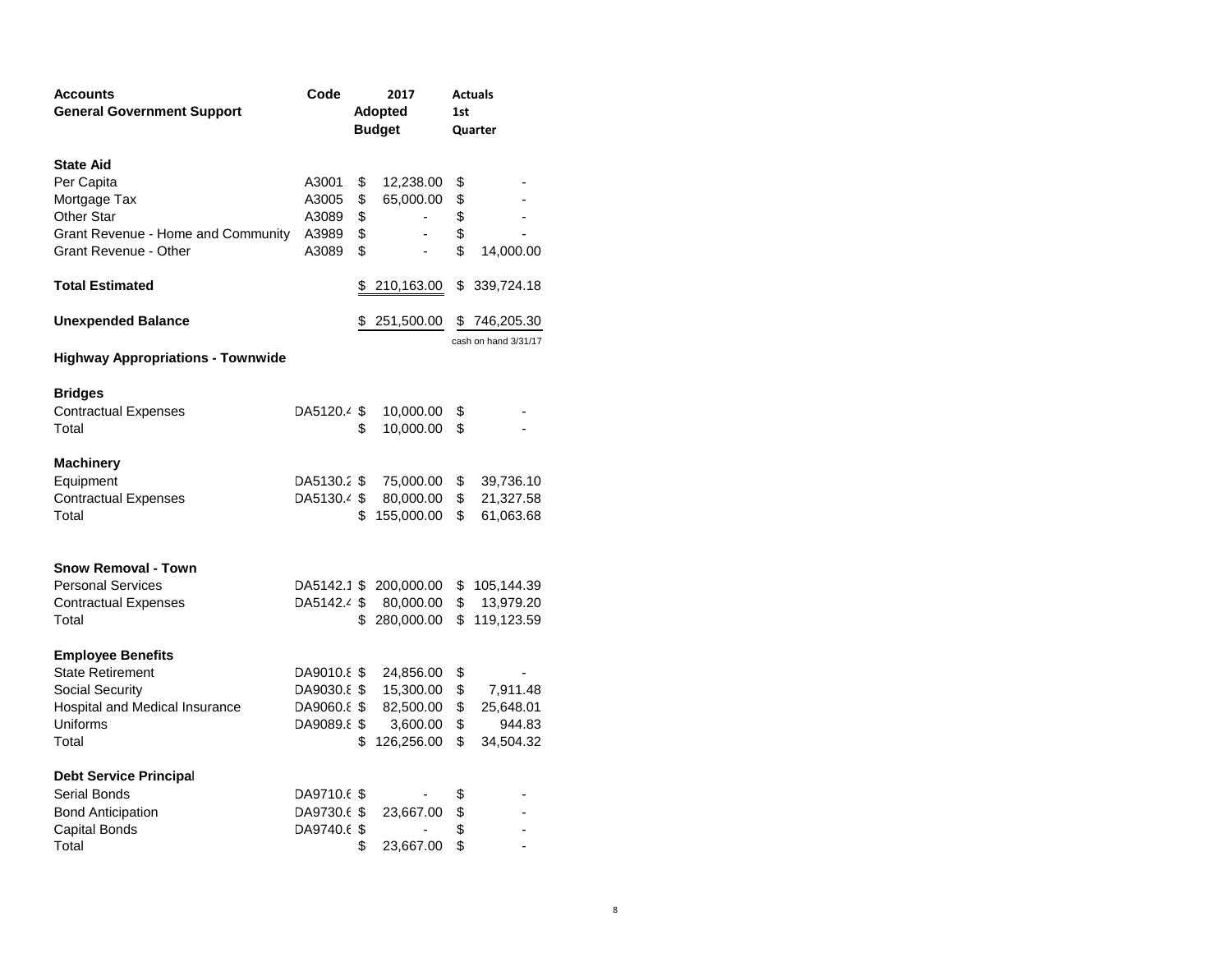| <b>Accounts</b>                                                           | Code        | 2017          |                          |     | <b>Actuals</b>       |
|---------------------------------------------------------------------------|-------------|---------------|--------------------------|-----|----------------------|
| <b>General Government Support</b>                                         |             | Adopted       |                          | 1st |                      |
|                                                                           |             | <b>Budget</b> |                          |     | Quarter              |
| <b>Interest</b>                                                           |             |               |                          |     |                      |
| Serial Bonds                                                              | DA9710.7 \$ |               |                          | \$  |                      |
| <b>Bond Anticipation</b>                                                  | DA9730.7 \$ |               | 1,996.00                 | \$  |                      |
| Capital Bonds                                                             | DA9740.7 \$ |               |                          | \$  |                      |
| Total                                                                     |             | \$            | 1,996.00                 | \$  |                      |
| <b>Interfund Transfers</b>                                                |             |               |                          |     |                      |
| Transfer to: Capital Projects                                             | DA9950.9    |               |                          |     |                      |
| <b>Total Appropriations</b>                                               |             |               | \$596,919.00             |     | \$214,691.59         |
| <b>Highway Revenues - Townwide</b>                                        |             |               |                          |     |                      |
| <b>Local Sources</b>                                                      |             |               |                          |     |                      |
| <b>Real Property Tax</b>                                                  | DA1001      | \$            | 568,269.00               | \$  | 568,269.00           |
| Sales of Scrap & Surplus Equip                                            | DA2650      | \$            |                          | \$  |                      |
| <b>Interest and Earnings</b>                                              | DA2401      | \$            | 150.00                   | \$  | 90.11                |
| <b>Compensation for Loss</b>                                              | DA2690      | \$            | $\overline{\phantom{a}}$ | \$  | 16,500.00            |
| Mowing - Washington County                                                | DA2770      | \$            | 3,500.00                 | \$  |                      |
| <b>Total Estimated Revenues</b>                                           |             | \$            | 571,919.00               |     | \$584,859.11         |
| <b>Unexpended Balance</b>                                                 |             | \$            | 25,000.00                |     | \$476,243.22         |
|                                                                           |             |               |                          |     | cash on hand 3/31/17 |
| <b>Highway Appropriations - Outside Village</b><br><b>General Repairs</b> |             |               |                          |     |                      |
| <b>Personal Services</b>                                                  |             |               | DB5110.1 \$ 175,000.00   | \$  |                      |
| <b>Contractual Expenses</b>                                               |             |               | DB5110.4 \$ 65,000.00    | \$  | 2,773.47             |
| Total                                                                     |             |               | \$240,000.00             | \$  | 2,773.47             |
|                                                                           |             |               |                          |     |                      |
| <b>Improvements</b>                                                       |             |               |                          |     |                      |
| Capital Outlay                                                            |             |               | DB5112.2 \$ 240,000.00   | S   |                      |
| <b>Employee Benefits</b>                                                  |             |               |                          |     |                      |
| <b>State Retirement</b>                                                   | DB9010.8 \$ |               | 23,882.00                | \$  |                      |
| Social Security                                                           | DB9030.8 \$ |               | 13,158.00                | \$  |                      |
| Hospital and Medical Insurance                                            | DB9060.8 \$ |               | 82,500.00                | \$  | 10,170.42            |
| Uniforms                                                                  | DB9089.8 \$ |               | 3,600.00                 | \$  |                      |
| Total                                                                     |             | \$            | 123,140.00               | \$  | 10,170.42            |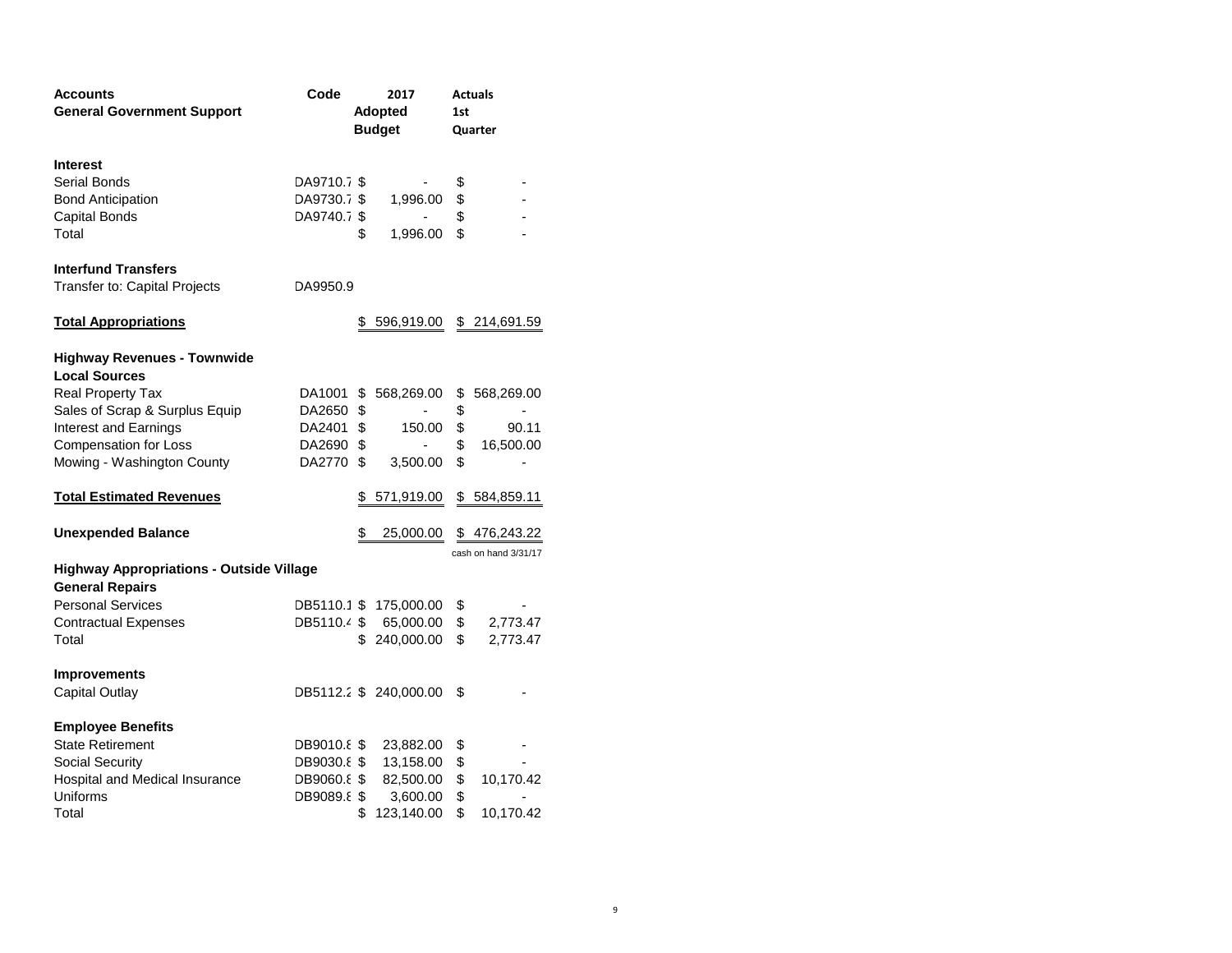| <b>Accounts</b><br><b>General Government Support</b>              | Code                       | 2017<br>Adopted<br><b>Budget</b> |                                                    | <b>Actuals</b><br>1st<br>Quarter |                                          |  |
|-------------------------------------------------------------------|----------------------------|----------------------------------|----------------------------------------------------|----------------------------------|------------------------------------------|--|
| <b>Debt Service Principal</b><br><b>Bond Anticipation</b>         | DB9730.6                   |                                  |                                                    |                                  |                                          |  |
| <b>Interest</b><br><b>Bond Anticipation</b>                       | DB9730.7                   |                                  |                                                    |                                  |                                          |  |
| <b>Interfund Transfers</b><br>Transfer to: Capital Project Fund   | DB9950.9                   |                                  |                                                    |                                  |                                          |  |
| <b>Total Highway Appropriations - Outside</b>                     |                            |                                  | \$ 603,140.00                                      | - \$                             | 12,943.89                                |  |
| <b>Highway Revenues - Outside Village</b><br><b>Local Sources</b> |                            |                                  |                                                    |                                  |                                          |  |
| Real Property Tax<br>Interest and Earnings                        | DB2401                     | \$                               | DB1001 \$ 364,990.00<br>150.00                     | \$                               | \$ 364,990.00<br>31.59                   |  |
| <b>State Aid</b><br><b>Consolidated Highway</b>                   | DB3501                     |                                  | \$163,000.00                                       | \$                               |                                          |  |
| <b>Total Estimated Highway Revenues</b>                           |                            | \$                               | 163,150.00                                         |                                  | \$ 365,021.59                            |  |
| <b>Unexpended Balance</b>                                         |                            | \$                               | 75,000.00                                          |                                  |                                          |  |
| <b>Fire Protection District</b>                                   |                            |                                  |                                                    |                                  |                                          |  |
| #6 Fort Ann SF1<br>LOSAP<br>Total                                 | SF9010.8 \$                | \$                               | SF3410.4 \$ 204,390.00<br>204,390.00               | \$                               | \$ 204,390.00<br>\$ 204,390.00           |  |
| #7 Pilot Knob SF2<br>LOSAP<br>Total                               | SF3410.4 \$<br>SF9010.8 \$ | \$                               | 95,400.00<br>3,720.00<br>99,120.00                 | $\mathfrak s$<br>\$<br>\$        | 95,200.00<br>3,720.00<br>98,920.00       |  |
| #8 West Fort Ann SF3<br>LOSAP<br>Total                            | SF9010.8 \$                |                                  | SF3410.4 \$ 245,084.00<br>2,200.00<br>\$247,284.00 | $\mathfrak s$                    | \$244,884.00<br>2,200.00<br>\$247,084.00 |  |